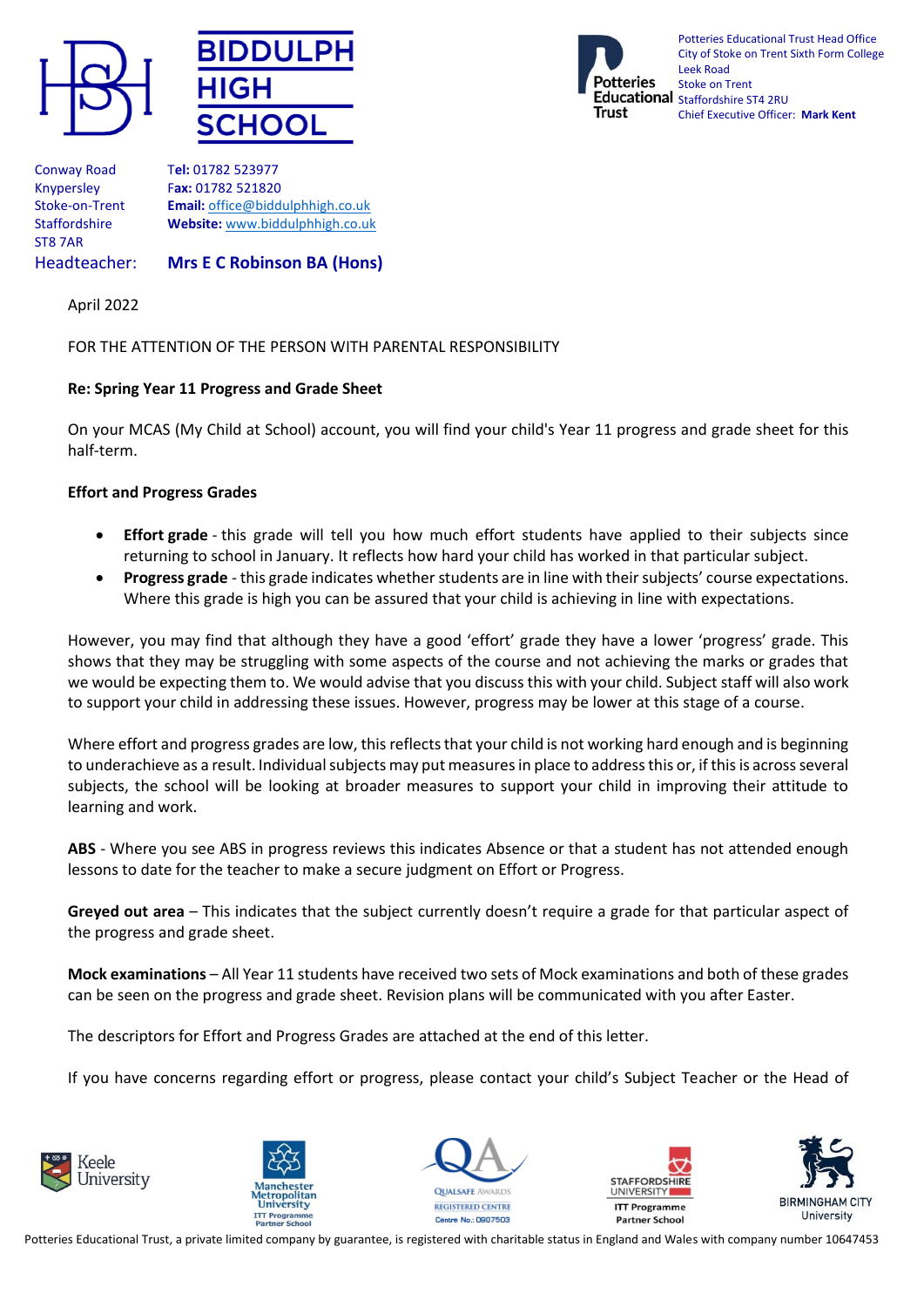Department via email: [office@biddulphhigh.co.uk](mailto:office@biddulphhigh.co.uk) Please mark your email FAO (for the attention of) and the name of the Subject Teacher or Head of Department to help us to direct your question promptly.

## **Science - Year 11**

Where students complete Combined Science, you will see a combined grade for all three Sciences (a double award such as 4/4 or 6/7). This is done from Year 10 onwards to help you to see which areas of science are a strength and which may require more work.

Examinations are now graded from 1 (lowest) to 9 (highest) with grade 4 being equivalent to an old grade C. Grade 9 is only awarded to the top 3% of students across the country in that subject. The following website contains helpful information:<https://tutorful.co.uk/guides/a-parent-s-guide-to-gcses>

The Progress and Grade sheet provides an overview of all their progress, mock examination scores and effort since the start of the academic year so you have a clear picture of their journey and we hope that you find this useful. As this is the last one you will receive before external examinations start in May, you may have some questions or concerns. Please contact your child's Subject Teacher or Head of Department to discuss this further.

Yours sincerely

OKundt.

Mrs E Robinson Mrs C Carroll-Wright Headteacher **Assistant Headteacher for Teaching, Learning and Assessment** 











Potteries Educational Trust, a private limited company by guarantee, is registered with charitable status in England and Wales with company number 10647453